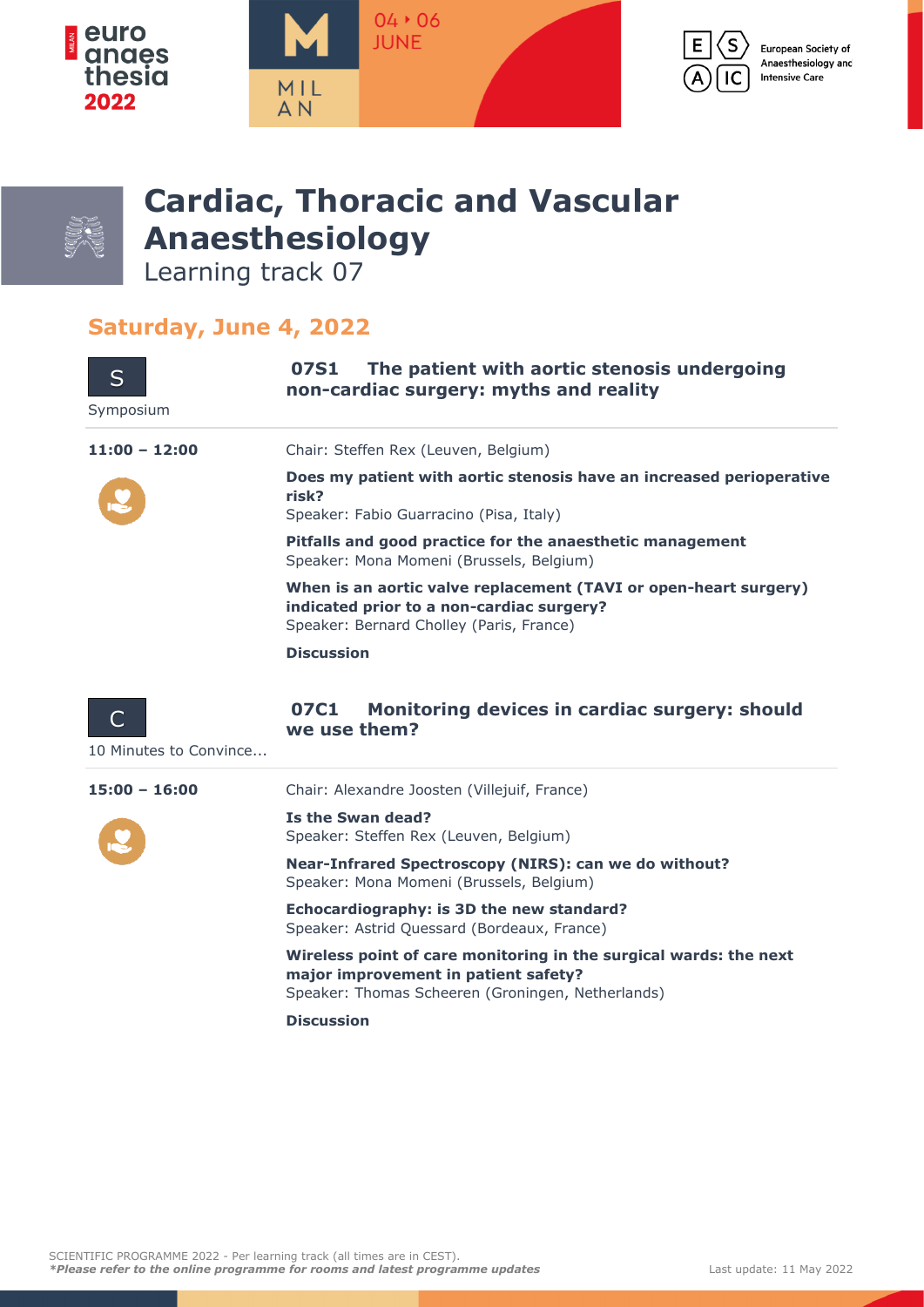







European Society of Anaesthesiology and **Intensive Care** 

| P                | <b>EACTAIC Thoracic Anaesthesia Consensus</b><br>07P1<br><b>Agreement (TOSSCA)</b>                                                   |
|------------------|--------------------------------------------------------------------------------------------------------------------------------------|
| Panel Discussion | Session organised in collaboration with the European Association of Cardiothoracic Anaesthesiology<br>and Intensive Care (EACTAIC)   |
| $16:30 - 17:30$  | Chair: Caroline Vanpeteghem (Gent, Belgium)                                                                                          |
|                  | <b>TOSSCA - General thoracic anaesthesia recommendations</b><br>Speaker: Tamas Vegh (Debrecen, Hungary)                              |
|                  | <b>TOSSCA - Airway management recommendations for thoracic</b><br>anaesthesia<br>Speaker: Caroline Vanpeteghem (Gent, Belgium)       |
|                  | TOSSCA - Anaesthesia and airway research and data science priority<br>setting<br>Speaker: Nandor Marczin (Harefield, United Kingdom) |
|                  | <b>Discussion</b>                                                                                                                    |

## **Sunday, June 5, 2022**



#### **07ME1 Acute Kidney Injury (AKI): lessons from cardiac anaesthesia**

Meet-the-Expert



**08:30 - 09:15** Chair: Nandor Marczin (Harefield, United Kingdom)

**Acute Kidney Injury (AKI): lessons from cardiac anaesthesia** Speaker: Alexander Zarbock (Münster, Germany)

**Discussion**



#### **07LT1 Current clinical dilemmas in thoracic anaesthesia**



**09:30 – 10:30** Chair: Nandor Marczin (Harefield, United Kingdom)

**The elderly patient** Speaker: Vojislava Neskovic (Belgrade, Serbia)

**The patient with Chronic Obstructive Pulmonary Disease (COPD)** Speaker: Mojca Drnovsek Globokar (Ljubljana, Slovenia)

**The patient with significant cardiovascular comorbidity** Speaker: Marc-Joseph Licker (Geneva, Switzerland)

**The patient with pulmonary hypertension** Speaker: Nuzhet Mert Senturk (Istanbul, Turkey)

**The patient with chronic pain** Speaker: Felicia Cox (Harefield, United Kingdom)

**Discussion**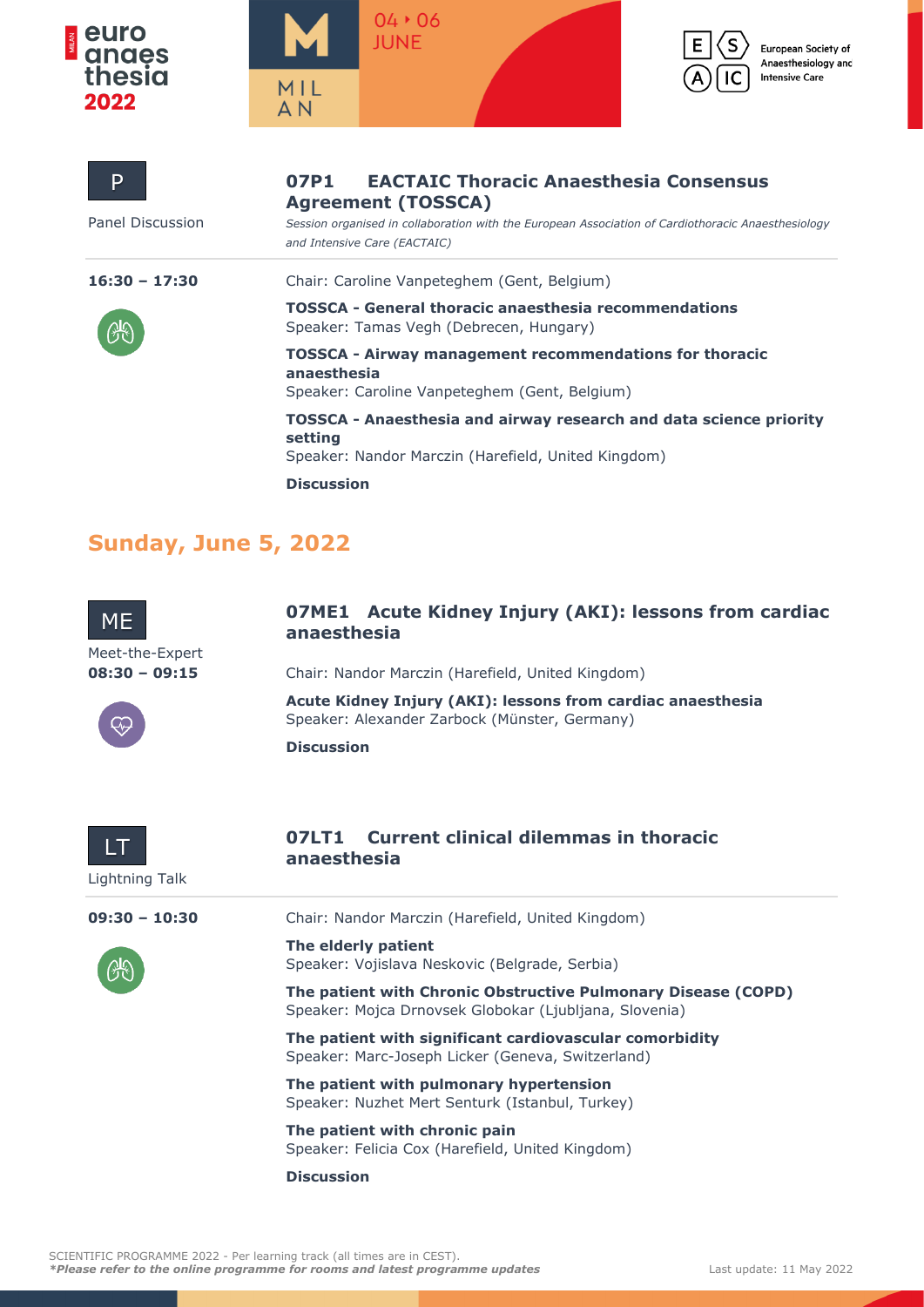



| P<br><b>Panel Discussion</b> | <b>New recommendations for Enhanced Recovery</b><br>07P2<br><b>After Cardiac Surgery (ERACS)</b>                                               |
|------------------------------|------------------------------------------------------------------------------------------------------------------------------------------------|
| $15:15 - 16:15$              | Chair: Bernard Cholley (Paris, France)                                                                                                         |
|                              | What's new in the recommendations for anaesthetic management?<br>Speaker: Helène Charbonneau (Toulouse, France)                                |
|                              | What's new for the surgical management?<br>Speaker: Peter Verbrugghe (Leuven, Belgium)                                                         |
|                              | Perioperative Cardiopulmonary Bypass (CPB) management is an<br><b>important variable for ERACS</b><br>Speaker: Filip De Somer (Ghent, Belgium) |
|                              | <b>Discussion</b>                                                                                                                              |
| Pro-Con Debate               | Is epidural to be used for every Video-Assisted<br>07D1<br><b>Thoracoscopic Surgery (VATS)? Pro-con</b>                                        |
| $17:00 - 18:00$              | Chair: Helene Beloeil (Rennes, France)                                                                                                         |
|                              | Pro:<br>Speaker: Torsten Loop (Freiburg, Germany)                                                                                              |
|                              | Con:<br>Speaker: Anneleen Neuts (Rotterdam, Netherlands)                                                                                       |
|                              | <b>Discussion</b>                                                                                                                              |

# **Monday, June 6, 2022**

| Lightning Talk  | <b>Right ventricular (RV) failure</b><br>07LT2<br>Session organised by the European Association of Cardiothoracic Anaesthesiology and Intensive<br>Care (EACTAIC) |
|-----------------|-------------------------------------------------------------------------------------------------------------------------------------------------------------------|
| $09:30 - 10:30$ | Chair: Gianluca Paternoster (Potenza, Italy)                                                                                                                      |
|                 | <b>Pathophysiology of RV failure</b><br>Speaker: Patrick Wouters (Ghent, Belgium)                                                                                 |
|                 | <b>Identifying RV failure</b><br>Speaker: Fabio Guarracino (Pisa, Italy)                                                                                          |
| É               | <b>Pharmacological approaches to RV failure</b><br>Speaker: Steffen Rex (Leuven, Belgium)                                                                         |
|                 | Mechanical ventilation strategies in patients with RV failure<br>Speaker: Daniela Pasero (Turin, Italy)                                                           |
|                 | RV failure after left ventricular assist devices<br>Speaker: Blanca Martinez Lòpez De Arroyabe (Trieste, Italy)                                                   |
|                 | <b>Discussion</b>                                                                                                                                                 |